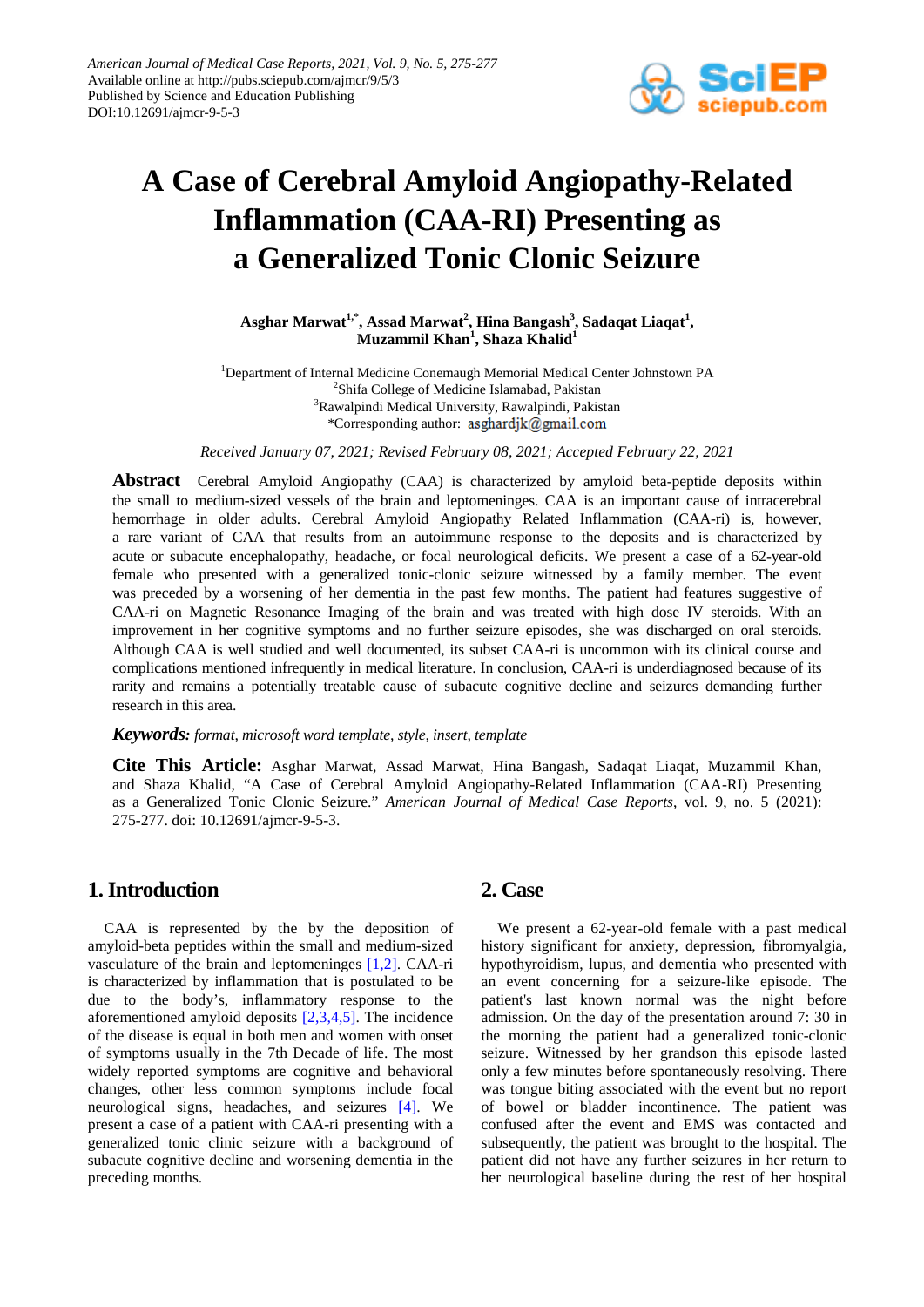stay. The patient has a history of dementia over the past several years however in the ensuing months her clinical condition seemed to have rapidly progressed. The patient denied any symptoms of headache and was a nonsmoker. She did routinely see a neuropsychologist but had not seen a neurologist recently.

The patent had a normal general physical examination. On neurological examination, the patient was alert and oriented to person, place, and time, however, she did have difficulty narrating her past medical history resorting to confabulations at times requiring redirection. Overall she displayed poor insight into her condition. Cranial nerves were intact. The speech was clear without dysarthria and language was intact to fluency, comprehension, naming, and repetition.

Routine laboratory testing revealed a WBC of 4.6\*103/ul, Hemoglobin of 13.7 gm/dl, Platelets of 200\*103/ul, Sodium was 143 mmol/L, Potassium of 3.6 mmol/L, and creatinine of 0.8 mg/dL. Her TSH was 1.16 ulU/ml, free T4 was 0.92 ng/dl and Prolactin of 73.5 ng/ml (ref range 1.2-29.9 ng/ml). The patient underwent a head CT scan as well as a brain MRI. The head CT showed a high cortical attenuation in the posterior medial right occipital lobe, which may represent cortical traumatic hemorrhage versus small hemorrhagic infarct or possible cortical calcifications. MR imaging of the brain was recommended which was subsequently done and showed that the cerebral hemisphere had focal cortical and subcortical T2 hyperintensity of the left lateral temporal lobe without restricted diffusion. There were also countless punctate foci of hemosiderin throughout the subcortical white matter of both hemispheres manifest as block dots on axial gradient imaging. Finally bilateral symmetric punctate and patchy T2 hyperintensities in the subcortical and deep white matter without restricted diffusion or mass effect. The rest of the brain structures including ventricles, brain stem, and cerebellum were normal. The conclusion of the MRI was an inflammatory cerebral amyloid disease with amyloid beta-related angiitis in the right temporal lobe neocortex, diffuse supratentorial white matter, and countless old microbleeds.

Based on the findings of the MRI a Neurology consult was obtained to evaluate the patient. Given the patient's clinical history with the constellation of subacute worsening of dementia, seizure, and MRI findings, Cerebral amyloid angiopathy related inflammation CAA-ri was considered the most likely diagnosis by neurology. After discussing the risks and benefits with the family the patient was started on IV Solu-Medrol 1000mg daily for 5 days. The patient completed 5 days of IV steroids in the hospital and remained seizure-free for the remaining of her hospital stay. She showed improvement in her cognitive function towards the end of her hospital stay and was subsequently discharged on a tapering dose of oral steroids of 80mg prednisone on week 1 and then a reduction of 10mg every week till completion of therapy.

### **3. Discussion**

Cerebral Amyloid Angiopathy (CAA) is a fairly common finding associated with the deposition of Amyloid Beta along the walls of small to medium-sized arteries, arterioles, and capillaries in the cerebral cortex, as well as leptomeningeal arteries [\[2\].](#page-1-1) This can occur most commonly in patients with Alzheimer's Dementia as well as a sporadic non-pathological finding in older, otherwise healthy individuals. It is a condition both well studied and documented. There is a subset of CAA that is associated with pathologic vascular inflammation and subsequent manifestations in the form of seizures, headaches, and subacute cognitive decline  $[6]$ . While there have been some isolated case reports and studies regarding this particular subset of CAA, this is still an area that requires considerable amount of research. While it is underdiagnosed, because of its rarity, it remains a potentially treatable entity. This subset is further typed into CAA related inflammation (CAA-RI). This is a condition characterized by perivascular nondestructive inflammatory infiltration [\[4\].](#page-1-2) Yet another type is a vasculitic transmural, sometimes granulomatous, inflammatory infiltrate, namely Aβ-related angiitis (ABRA) [\[7\].](#page-2-1) Though rare, these two conditions can sometimes coexist within the same patient as evidenced in our case. CAA-RI presents predominantly with Subacute cognitive decline and seizures [\[8\].](#page-2-2) ABRA has shown to present more with new-onset headaches, neuropsychiatric manifestations, focal neurological deficits, and epileptic seizures [\[6\].](#page-2-0) The median age for diagnosis for both CAA-RI, ABRA is  $> 50$  years. In terms of imaging findings, CAA-RI shows MRI findings consistent with shifting multifocal white matter T2 hyperintensities abnormalities colocalized with petechial hemorrhages on SWI [\[9\].](#page-2-3) In ABRA, T2-weighted (T2W) or fluid-attenuation inversion recovery (FLAIR) images show hyperintensities with minimal gadolinium enhancement. Most patients also have the presence of scattered cortical and subcortical microbleeds at GRE images [\[10,11\].](#page-2-4) There are considerable differences between the two conditions, however. ABRA presents a younger age than CAA-RI. It also has a lower incidence of strokes or focal neurological deficits, a decreased risk of intracerebral hemorrhage, and a low frequency of altered cognition [\[6\].](#page-2-0) Both conditions have shown good response to corticosteroids and immunosuppressive therapy [\[12\].](#page-2-5) Brain Biopsy has long been considered the gold standard for diagnosis of these conditions however recent literature suggests that diagnosis can be made based on the clinical picture, MRI findings, and response to corticosteroids [\[13\].](#page-2-6)

### **References**

- <span id="page-1-0"></span>[1] Viswanathan A, Greenberg SM. Cerebral amyloid angiopathy in elderly. Ann Neurol. 2011 Dec; 70 (6): 871-80.
- <span id="page-1-1"></span>[2] Charidimou A, Gang Q, Werring DJ. Sporadic cerebral amyloid angiopathy revisited: recent insights into pathophysiology and clinical spectrum. J Neurol Neurosurg Psychiatry. 2012 Feb; 83 (2): 124-37.
- [3] C.Kinnecom, M. H. Lev, L. Wendell et al., "Course of cerebral amyloid angiopathy-related inflammation," Neurology, vol 68, no.17, pp. 1411-1416, 2007.
- <span id="page-1-2"></span>[4] J.A. Eng, M. P. Frosch, K. Choi, G. W. Rebeck, and S. M. Greenberg, "Clinical manifestations of cerebral amyloid angiopathy-related inflammation," Annals of Neurology, vol. 55, no 2, pp. 250-256, 2004.
- [5] F.Piazza, S. M. Greenberg, M. Savoiardo et al., "Anti-amyloid Beta autoantibodies in cerebral amyloid angiopathy-related inflammation: Implications for amyloid-